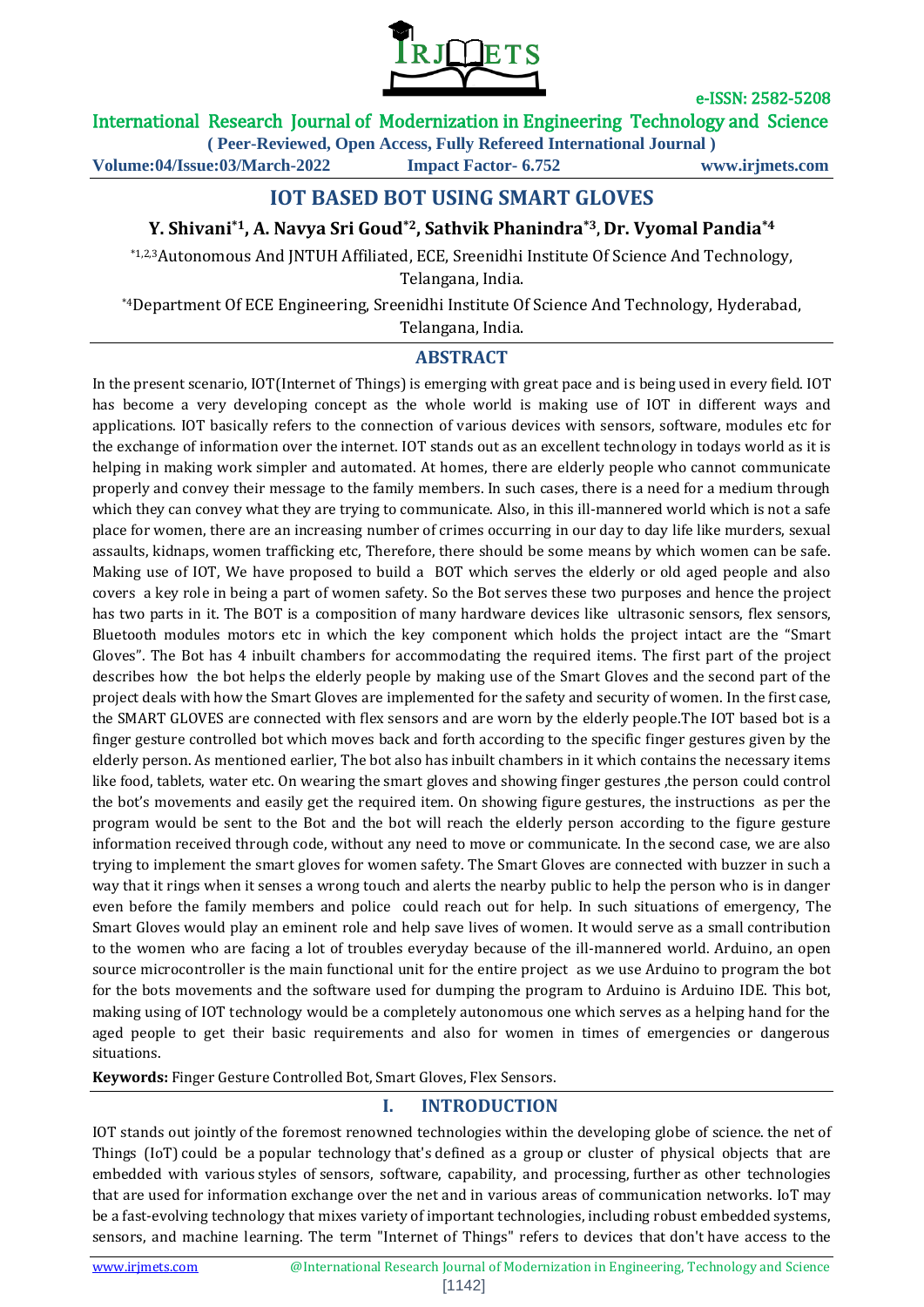

# International Research Journal of Modernization in Engineering Technology and Science

**( Peer-Reviewed, Open Access, Fully Refereed International Journal ) Volume:04/Issue:03/March-2022 Impact Factor- 6.752 www.irjmets.com**

web but may communicate with each other over it without the requirement for human intervention. IoT technology refers to and is identical with the concept of a sensible home, which includes automated lighting, fans, electronic devices, and other items that don't require human intervention to manage or monitor and might be controlled remotely. IOT has also stretched its wings within the fields of security and privacy, where it plays a critical part in fulfilling all of the organization's security goals and is assisting the world in becoming more safe and secure. Electronic appliances, gadgets, air conditioners, fqns, lights, and everything else around us can all be made automatic with IOT. this protects plenty of energy by automatically turning off or shutting down anything that may not in use, or by alerting people to the usage, all of which contribute to the IOT's longterm benefits. IoT also plays a major role in business, allowing businesses to speak more data and knowledge about their own goods or products, further as information about their internal operations, in order that any necessary adjustments is made quickly. IoT essentially makes objects smarter by allowing them to speak with other devices and other people via the web and share or exchange data. An IoT ecosystem is created of internet-connected devices that use embedded systems including communication hardware, sensors, and CPUs to assemble, send, and act on or work with data from many platforms. the info acquired by IoT based devices is shared by connecting to the IOT gate wayor the other edge based device, where data is transferred to the cloud for analysis or processed locally. These gadgets occasionally communicate with each other and act on the data they receive. These gadgets are self-contained and don't require human involvement. The Internet of Things (IoT) unifies concepts like smart environments, self-driving cars, augmented reality, electronic health care, and other omnipresent or widely utilised technologies. These notions necessitate extremely fast data rates, low latency, big capacities, broad and huge bandwidth, and high throughput. IOT has transformed the planet by enabling optimal communication between numerous networks, shedding light on these developing notions. The inevitable goal of IOT is to introduce play-plug technology by enabling remote controllability access, configuration, and simple operation to IOT system end users. IOT is currently admired on both knowledgeable and private level. For knowledgeable, IOT may help with a range of tasks like logistics, smart supply chain management, trading, and transportation. Individuals' living standards are improved by IOT during a type of ways, including smart homes, e-health, remote monitoring and control, and so on. Therefore, both the professional and private levels of a person's have become more and more advanced and are revolution arising due of the many contributions IOT has made . Today, the net is pervasive, having spread to practically every corner of the world and having a profound impact on human life. With a large range of appliances connected to the web, we are now approaching an era of even more pervasive connectivity. Smart Cities (and regions), Smart Car and Mobility, Smart Home and Assisted Living, Smart Industries, Public safety, Energy & environmental protection, Agriculture and Tourism as components of a future IoT Ecosystem have attracted lots of interest. These capabilities are accustomed query the state of the article and, if possible, change it. the web of Things (IoT) could be a term wont to describe a brand new style of environment within which practically all of the gadgets and appliances we use are connected to a network. we will combine them to execute complex tasks requiring a high level of intellect. To enable this intelligence and interconnection, IoT devices are equipped with embedded sensors, actuators, processors, and transceivers. IoT may be a collection of technologies that function together instead of one technology. Sensors and actuators are electronic devices that allow individuals to interact with their environment. the information collected by the sensors must be intelligently stored and analysed so as to extract valuable judgments.

## **II. METHODOLOGY**

In the present scenario, IOT(Internet of Things) is emerging with great pace and is getting used in every field. IOT has become a awfully developing concept because the whole world is making use of IOT in numerous ways and applications. IOT basically refers to the connection of assorted devices with sensors, software, modules etc for the exchange of knowledge over the net. IOT stands out as a wonderful technology in todays world because it helps in making work simpler and automatic. At homes, there are elderly those that cannot communicate properly and convey their message to the relations. In such cases, there's a necessity for a medium through which they will convey what they're trying to speak. Also, in this ill-mannered world which isn't a secure place for ladies, there are an increasing number of crimes occurring in our day to day life like murders, sexual assaults, kidnaps, women trafficking etc, Therefore, there should be some means by which women may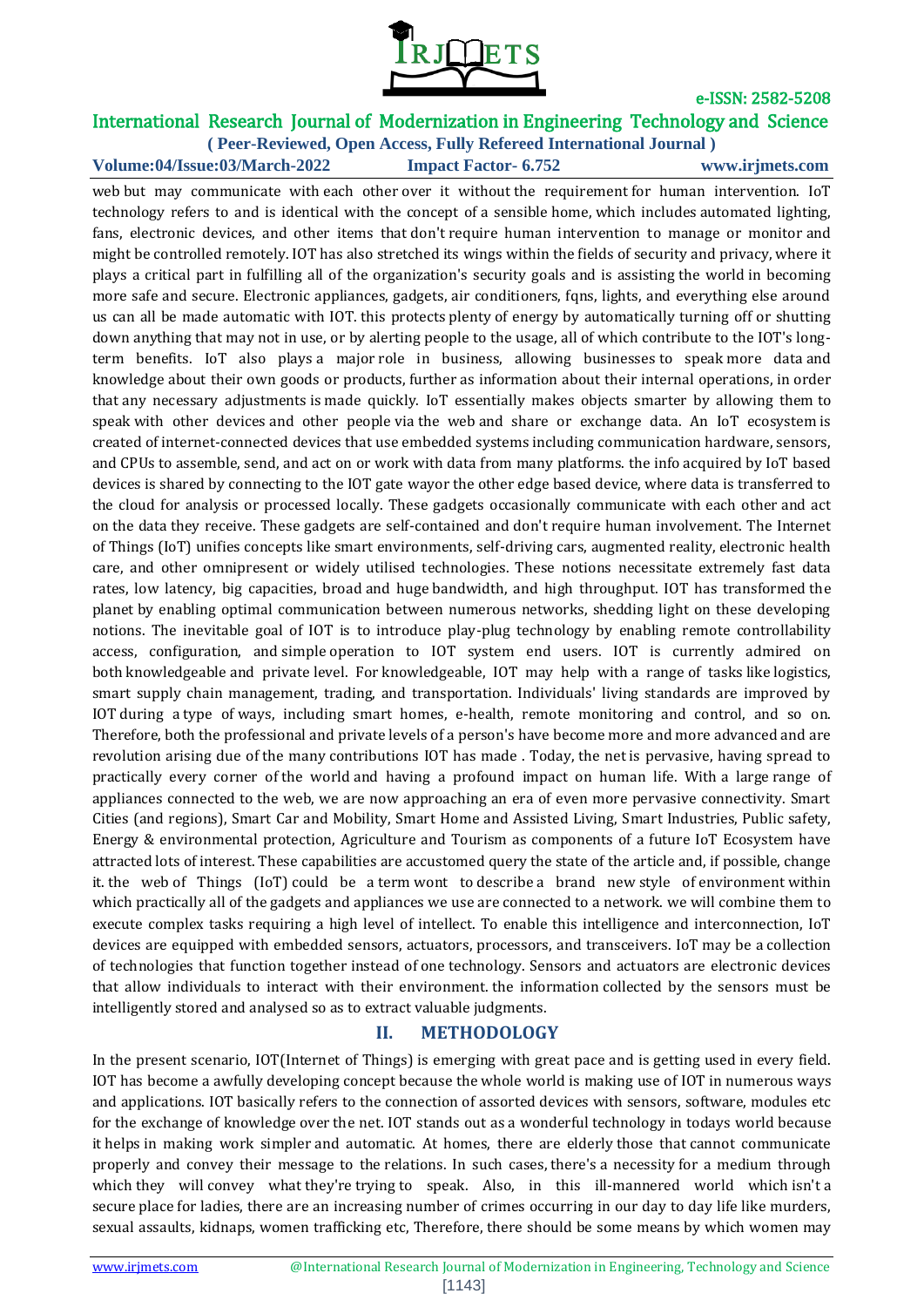

## International Research Journal of Modernization in Engineering Technology and Science

**( Peer-Reviewed, Open Access, Fully Refereed International Journal ) Volume:04/Issue:03/March-2022 Impact Factor- 6.752 www.irjmets.com**

be safe. Making use of IOT, We have proposed to create a BOT which serves the elderly or old aged people and also covers a key role in being an element of ladies safety. So the Bot serves these two purposes and hence the project has two parts in it. The BOT may be a composition of the many hardware devices like ultrasonic sensors, flex sensors, Bluetooth modules motors etc during which the key component which holds the project intact are the "Smart Gloves". The Bot has 4 inbuilt chambers for accommodating the specified items. The first a {part of} the project describes how the bot helps the elderly people by making use of the Smart Gloves and therefore the second part of the project deals with how the Smart Gloves are implemented for the security and security of ladies. In the first case, the SMART GLOVES are connected with flex sensors and are worn by the elderly people. The IOT based bot could be a finger gesture controlled bot which moves back and forth in keeping with the precise finger gestures given by the elderly person. As mentioned earlier, The bot also has inbuilt chambers in it which contains the required items like food, tablets, water etc. On wearing the smart gloves and showing finger gestures, the person could control the bot's movements and simply get the desired item. On showing figure gestures, the instructions as per the program would be sent to the Bot and also the bot will reach the elderly person in line with the figure gesture information received through code, with none must move or communicate. In the second case, we are trying to implement the smart gloves for girls safety. The Smart Gloves are connected with buzzer in such the way that it rings when it senses a wrong touch and alerts the nearby public to assist the one that is in peril even before the relations and police could reach out for help. In such situations of emergency, The Smart Gloves would play an eminent role and help save lives of ladies. It would functionatiny low contribution to the ladies who face lots of troubles everyday thanks to the ill-mannered world. Arduino, an open source microcontroller is that the main functional unit for the whole project as we use Arduino to program the bot for the bots movements and therefore the software used for dumping the program to Arduino is Arduino IDE. This bot, making using of IOT technology would be a very autonomous one which is a help for the aged people to urge their basic requirements and also for girls in times of dangerous situations. The Arduino Uno and Arduino Mega are the most functional units and form the core of our project. The Arduino is an open source programmable board which will be integrated into a large range of straightforward and sophisticated maker space projects.

This board includes a microcontroller that may be programmed to detect and control objects within the environment. the physical world .The Arduino can interact by responding to sensors and inputs. with a various set of outputs including LEDs, motors, and displays due to this, Arduino has become a well-liked choice for makers thanks to its flexibility and low cost. Maker spaces that want to make interactive hardware projects. The flex sensors which are attached to the gloves are interfaced with Arduino Uno and when the finger gestures are made the instructions of for the movement of the bot according to the figure gestures are sent to Arduino Uno where the instructions are processed. The project uses two Bluetooth modules to set up a wireless connection between the bot and the smart gloves. One of the Bluetooth module is connected to Arduino Uno and the instructions from the Arduiono Uno are sent to the Bluetooth module. This entire setup forms the part of the smart gloves. For the setup of the bot, another type of Arduino called Arduino Mega is used which is interfaced with another Bluetooth module, ultrasonic sensors and motor driver which is in turn connected to 4 motors. The ultrasonic sensors are used to measure the distance of the bot from any obstacle. The instructions from the first Bluetooth module are sent to the second Bluetooth module which in turn sends the instructions of the flex sensors to Arduino Mega which processes the data and these instructions are sent to the motor driver which are used to drive motors by taking low current signal and converting them into high current signal. So these motor drivers ,on receiving the instructions drive the motors which in turn helps to rotate the wheels and the bot moves back and forth according to the gestures and reach the elderly person to which the required item would be served. In this way, the bot would be useful to the old aged people.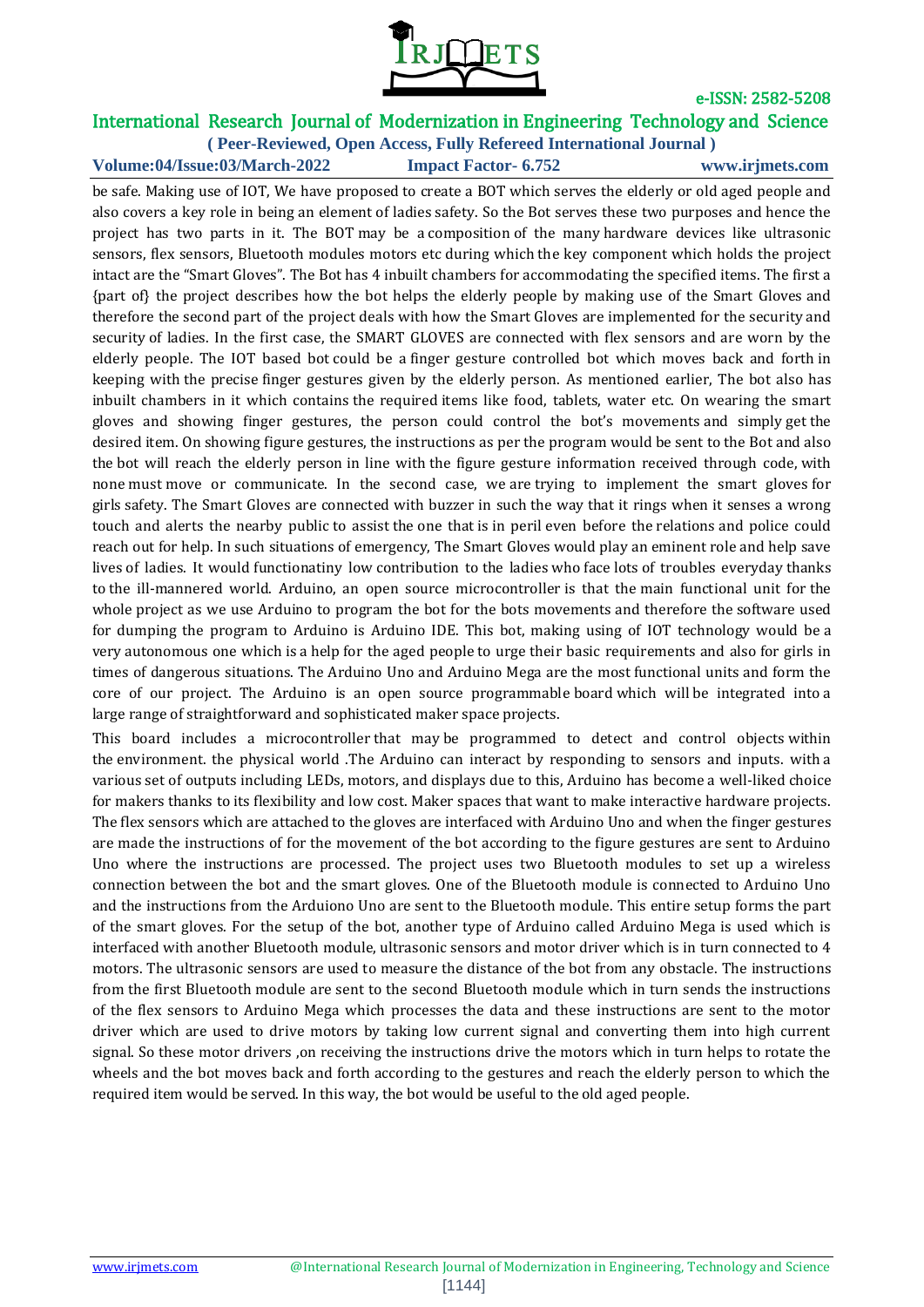

International Research Journal of Modernization in Engineering Technology and Science **( Peer-Reviewed, Open Access, Fully Refereed International Journal ) Volume:04/Issue:03/March-2022 Impact Factor- 6.752 www.irjmets.com**









#### **IV. RESULTS AND DISCUSSION**

On Completion of the IOT based bot we can draw conclusions that the bot can serve as a helping hand for the elderly people by helping them get their basic requirements like food, water, medicines etc without any means of communication and movement. The Smart Gloves would also serve as a rescue system when a woman is in danger and is being attacked by someone as the buzzer rings upon sensing a wrong touch and alerts the nearby people to callo The IOT based robot is a finger gesture based robot which uses Bluetooth modules Arduino Uno and Mega, Flex sensors as the main functional units. After the complete setup is done it has been observed that the movements of the bot which are controlled by the Bluetooth module are not done as expected as there are defects in the Bluetooth module. Hence to rectify this, we have made use of the flex sensors by interfacing them with Arduino. The movement of the flex sensors attached to the smart gloves determine the direction in which the bot has to move in order to provide the required item to the person. For example, if the smart glove or flex sensor is turned forward, the both moves in the forward direction and if the flex sensor is bent the bot moves backward and so on. So for the time being, the movement of the bot is now controlled by the flex sensors. On showing the finger gestures the instructions are sent to the Bot through Arduino and the required action is performed and the specific task is completed. The instructions are as follows:

flex1 - forward flex 2 -backward flex 3- right flex4 left flex 1 flex 2 flex 3 foo flex 1 flex 2 water flex1 flex 2 flex 3 flex4 tablet.